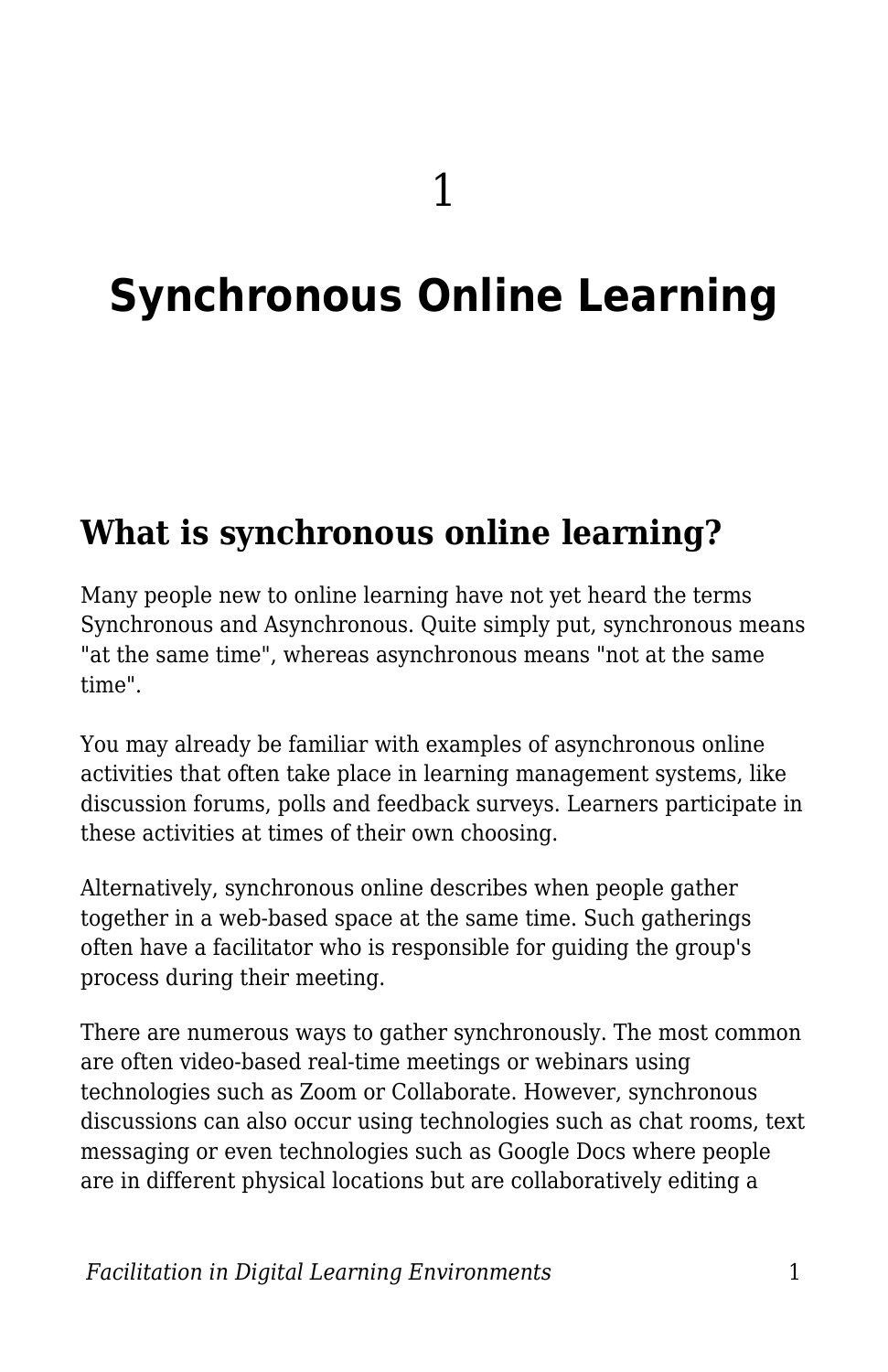single document at the same time. That said, most of the time when people talk about synchronous learning, they are referring to realtime video conferences where people gather together in the same virtual meeting room at the same time to participate in some type of event together.

## **Why facilitate synchronously online?**

There are many reasons why people choose to facilitate synchronously online in educational settings including;

- accessibility for participants (allowing them to learn from home, connect from rural settings, etc.),
- real-time interaction opportunity between facilitator and participants,
- to promote participants' active learning,
- to enable a diverse virtual classroom, potentially with participants from around the world.

In addition, particularly when synchronous sessions are combined with longer, asynchronous online courses, they can;

- drive deeper discussions around course topics,
- build course community among participants and participants/facilitator(s),
- decrease participants' feelings of isolation,
- address participants' concerns or questions at the beginning of the course or points throughout.

Stefan Hrastinski, in his 2008 articl[e](https://er.educause.edu/articles/2008/11/asynchronous-and-synchronous-elearning) ["Asynchronous & Synchronous](https://er.educause.edu/articles/2008/11/asynchronous-and-synchronous-elearning) [E-Learning",](https://er.educause.edu/articles/2008/11/asynchronous-and-synchronous-elearning) notes:

"Synchronous learning, commonly supported by media such as videoconferencing and chat, has the potential to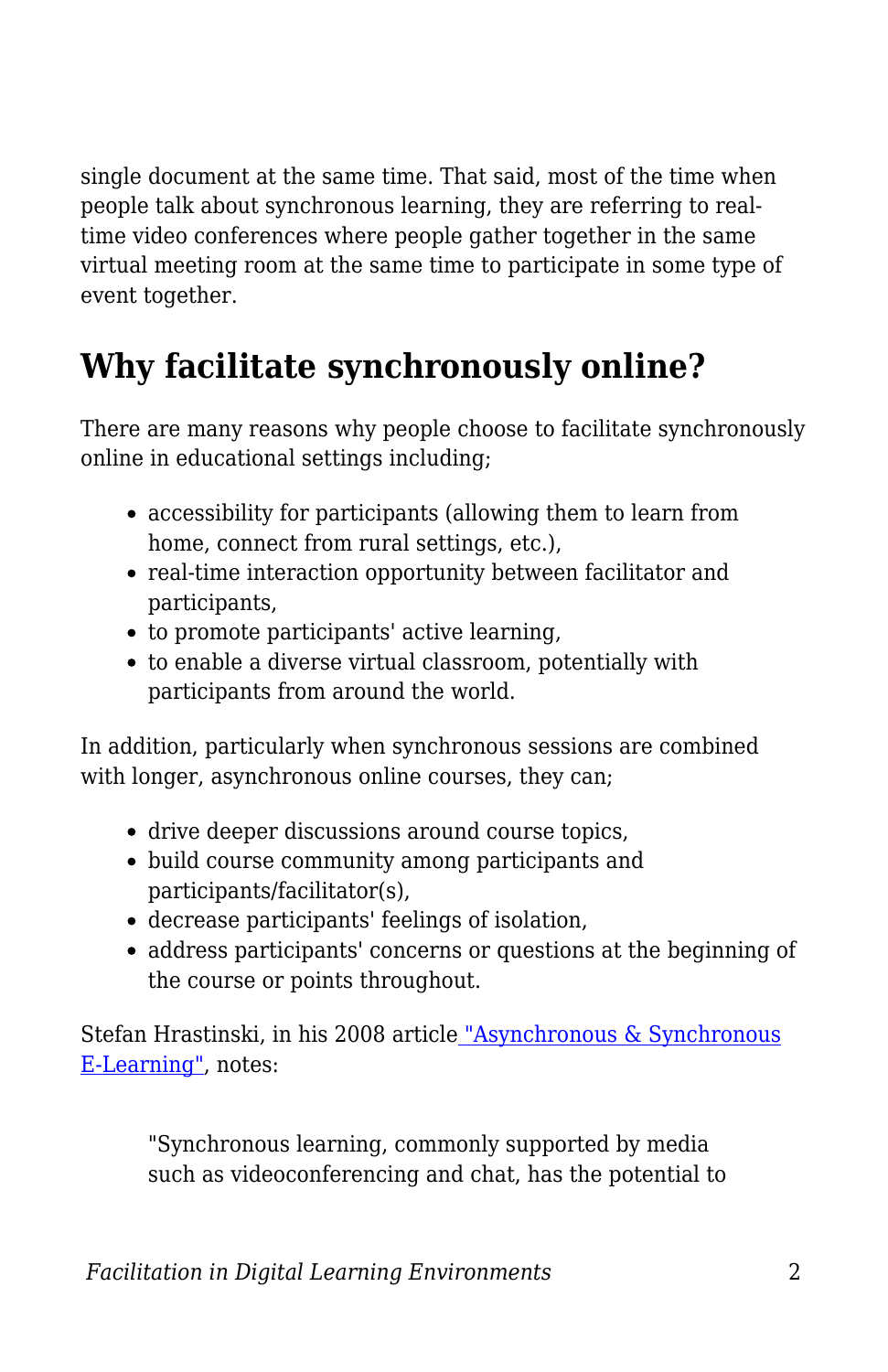support e-learners in the development of learning communities. Learners and teachers experience synchronous e-learning as more social and avoid frustration by asking and answering questions in real time."

Though the quote above mentions just videoconferencing and chat, today it could be argued that we rely even more heavily on webconferencing platforms to support synchronous learning online, and these platforms also offer the benefits described above. And Martin & Parker (2014), in their article ["Use of Synchronous Virtual](https://www.researchgate.net/profile/Florence_Martin4/publication/265335172_Use_of_Synchronous_Virtual_Classrooms_Why_Who_and_How_MERLOT_Journal_of_Online_Learning_and_Teaching_10_2_192-210/links/5408a12d0cf2822fb7354c1f.pdf) [Classrooms: Why, Who and How?"](https://www.researchgate.net/profile/Florence_Martin4/publication/265335172_Use_of_Synchronous_Virtual_Classrooms_Why_Who_and_How_MERLOT_Journal_of_Online_Learning_and_Teaching_10_2_192-210/links/5408a12d0cf2822fb7354c1f.pdf), have noted that "synchronous virtual classrooms via web conferencing systems are increasingly being used in higher education".

#### **Potential limitations**

While there are benefits to learning synchronously, there are some limitations that facilitators should be aware of. These include;

- the difficulty in choosing a time for the session(s) that all participants can attend (i.e. geographically different time zones, work and family schedules etc.),
- the contradiction between what participants have potentially signed up for (e.g. students who choose to learn online for its asynchronous benefits and flexibility) and the planning of accompanying synchronous events which must be attended at a certain time and day,
- increased technology requirements (i.e. bandwidth, webcam, microphone),
- maintaining an accessible environment for all participants.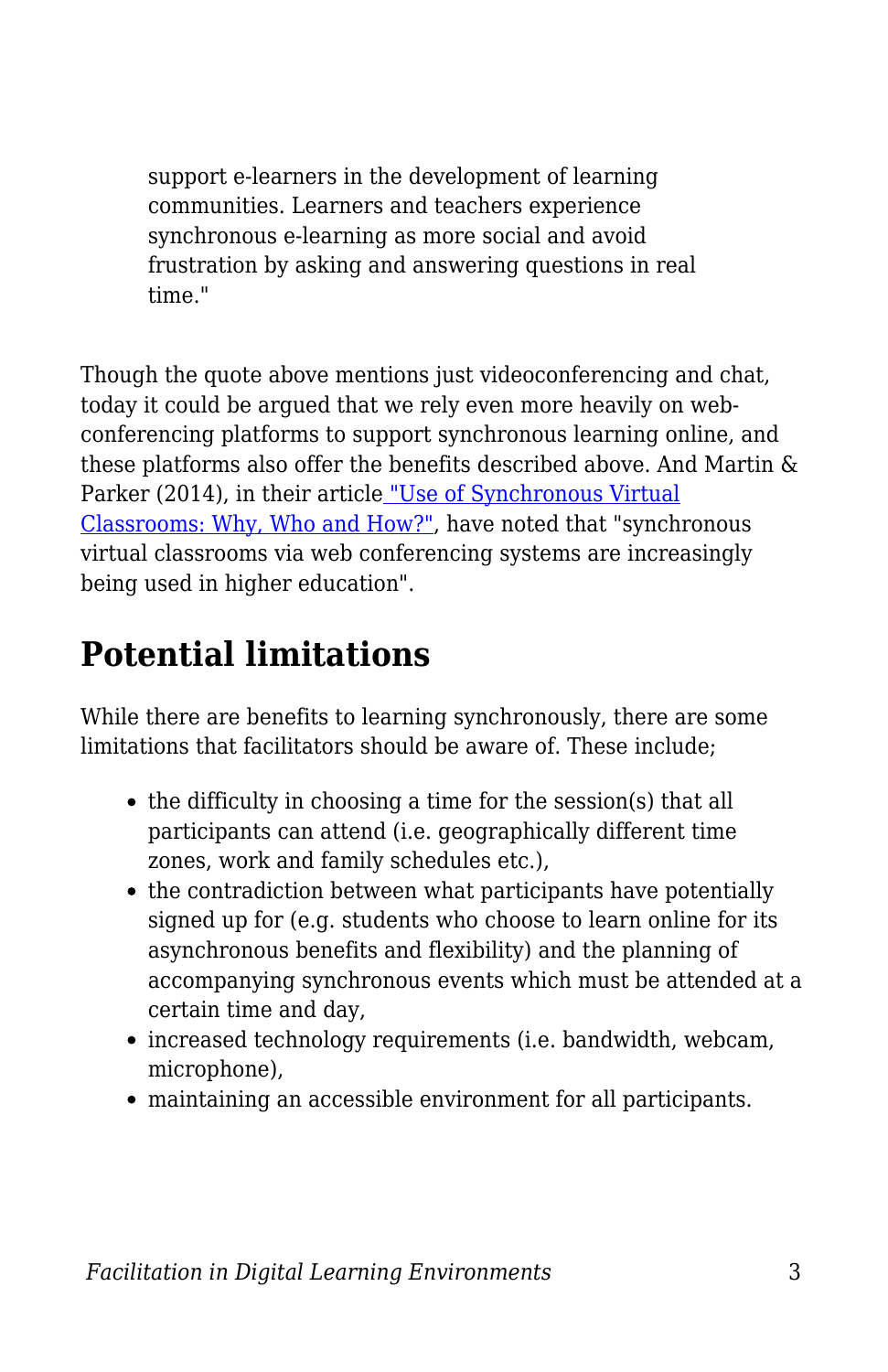## **Synchronous facilitation skills**

Facilitating in synchronous online environments is something that is fairly new to many of us (Jones & Gallen 2016). Jones & Gallen (2016) also indicate that "it is useful to make a distinction between the development of technical competence and the development of practices which facilitate effective learning using such tools" (p. 616). So as facilitators in these environments we must not only learn and enhance our technical skills but our facilitation skills as well.

Jennifer Hofmann, President of InSync Training, a corporation that specializes in "virtual training", argues that there are multiple skills for synchronous online facilitation, which are different than what is needed in the face to face classroom. In her article, ["Virtually There:](https://trainingmag.com/virtually-there-developing-competencies-virtual-classroom-facilitators) [Developing the Competencies of Virtual Classroom Facilitators"](https://trainingmag.com/virtually-there-developing-competencies-virtual-classroom-facilitators), she lists the following areas as crucial for "virtual trainers" to be skilled in.

- 1. **Digital Literacy.** The ability to find, evaluate, utilize, share and create content using information technologies and the Internet
- 2. **Virtual Classroom Fluency.** The ability to gauge the success of a virtual activity or conversation by reading digital cues and managing simultaneous conversations.
- 3. **Cultural Intelligence.** The ability to consider the audience and facilitate interactions that are inclusive and provide needed support for the culturally diverse global audience.
- 4. **Time Management.** The ability to manage a virtual event in such a way that participants are engaged, desired outcomes are met, and a strict timetable is adhered to.
- 5. **Application of Adult Learning Principles.** The ability to analyze a blended learning design to ensure the principles of Adult Learning are upheld and program objectives are met.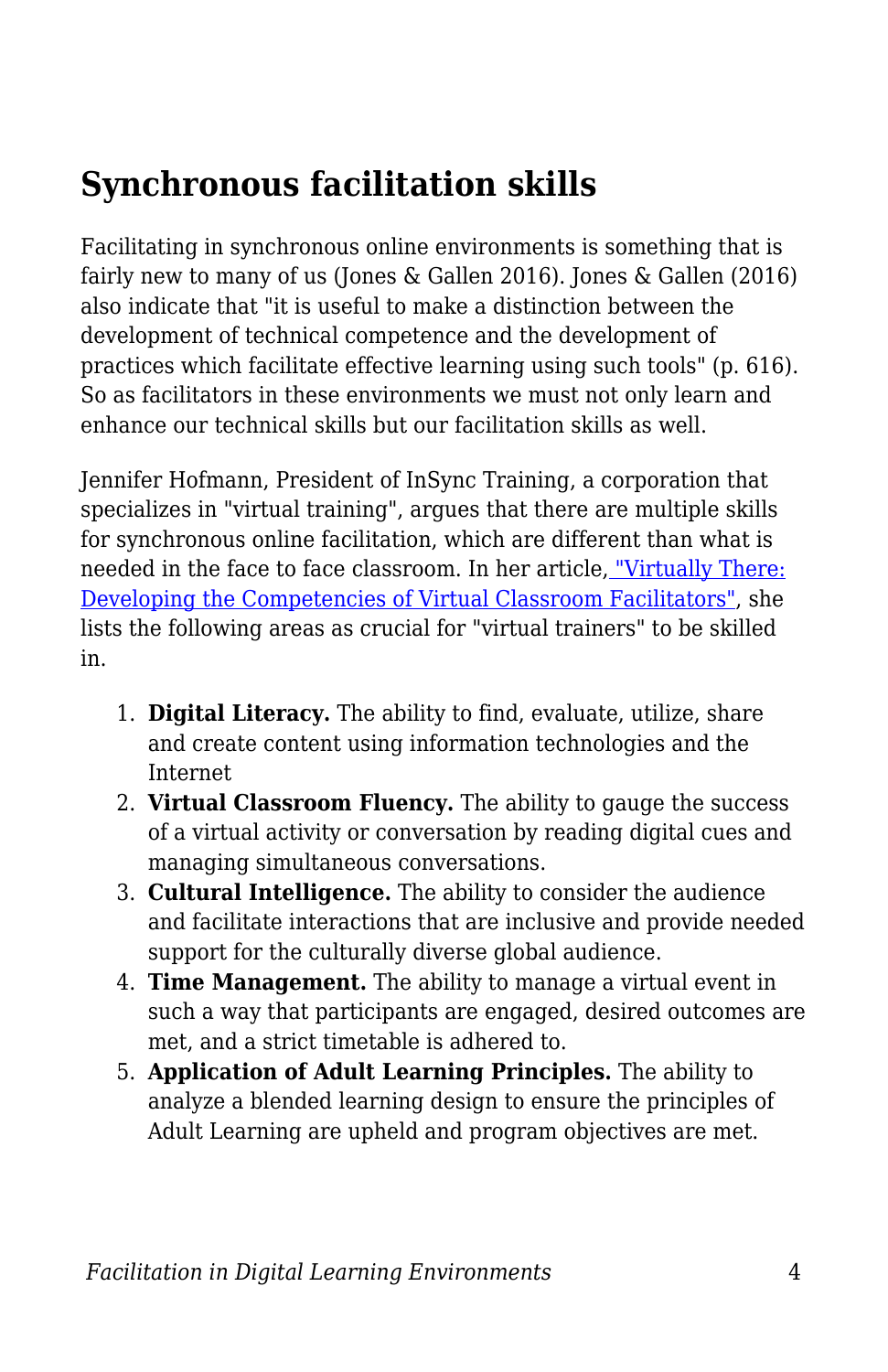#### **Attribution**

This chapter is adapted from the FLO Synchronous workshop by BCcampus and released under a CC-BY license.